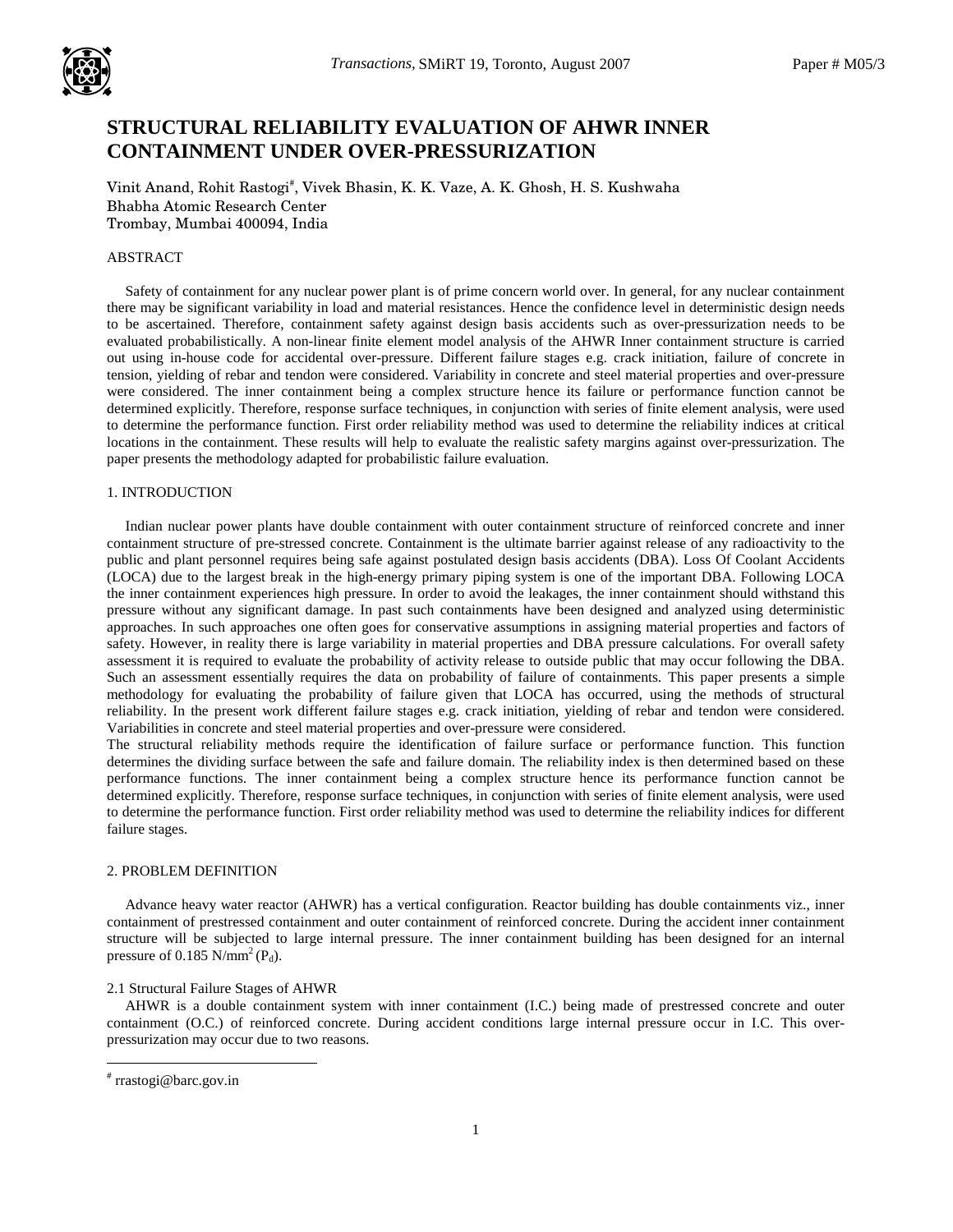

- 1) Loss of coolant accident (LOCA) due to rupture of header
- 2) Rupture of main steam line

 Ultimate structural failure of double containment system occurs in different stages. Due to over-pressurization of I.C., small cracks are formed, which further develop into large, crack openings. Then debonding of rebars or tendons happens, which leads to leakage of radioactive into annulus. With further increase in annulus pressure high altitude radioactive release through stack occurs and/or cracking in O.C. occurs. This will lead to release of radioactivity into environment.

#### 2.2 Scope of the Present Work

 In the present work different failure stages of Inner containment (I.C.) of AHWR against over-pressurization (LOCA) has been considered. The variabilities in material properties and LOCA pressure have been considered to find the probability at different failure stages of AHWR I.C.

# 3. FINITE ELEMENT MODELING OF INNER CONTAINMENT

#### 3.1 Geometrical Modeling

 The inner containment wall of AHWR is a prestressed structure with a cylindrical wall and tori-spherical dome. It is modeled using 8-noded 3D solid elements for concrete and 2-noded truss elements for reinforcing bars or rebars and tendons. To simulate the actual structure more closely, four solid elements are taken across the thickness, with the exterior elements forming the cover to the rebars. Rebar and tendon are modeled as discrete truss elements (instead of smeared shell element) located at inner edges of cover elements and at centre respectively. Lumping of bars is done to achieve equivalent areas of reinforcement in the actual structure. Only quarter containment is modeled since geometry and loading are symmetric. Therefore, symmetric boundary conditions are applied. Further, the portion of the structure above the raft has been considered in the analysis purpose.

#### 3.2 Material Modeling

 The materials used are concrete and reinforcing / prestressing steel. The M 45 grade concrete and Fe 415 grade reinforcement are used for AHWR inner containment. For steel rebars a plastic bilinear elastic-plastic material model is used. The hypo elastic material model, based on uniaxial stress-strain relationship that is generalized to take into account biaxial and triaxial stress conditions, is used for concrete. The concrete material model uses strain softening in compression and it also have failure envelope that defines cracking in tension and crushing in compression. In addition a smeared crack model is used to simulate cracking.

#### 3.3 Material Properties

 The material properties used for concrete and reinforcement/Prestress are described in Tables 1. The prestressing details are shown in Table 2.

#### 3.4 Analysis Result

Through wall crack initiation in inner containment occurred at 2.30 times design internal pressure i.e. 2.30  $P_d$  and rebar yielding occurred at 2.45 times design internal pressure i.e.  $2.45 P_d$ .

## 4. STRUCTURAL RELIABILITY ANALYSIS OF AHWR INNER CONTAINMENT

 Structural reliability of AHWR inner containment subjected to internal pressure against different failure stages e.g. crack initiation, yielding of rebar and tendon has been evaluated. The different performance functions have been obtained using response surface methodology. Finally probabilities of crack initiation and yielding of rebar/tendon, of AHWR inner containment given that LOCA has occurred have been evaluated.

4.1. Variability Considered in Probability Evaluation of Different Failures

 In this work crack initiation and yielding of rebar/tendon are considered as failure. These failures involve number of random variables. Variability in concrete and steel material properties and LOCA pressure have been considered in the present analysis.

#### 4.1.1 Variability in concrete material properties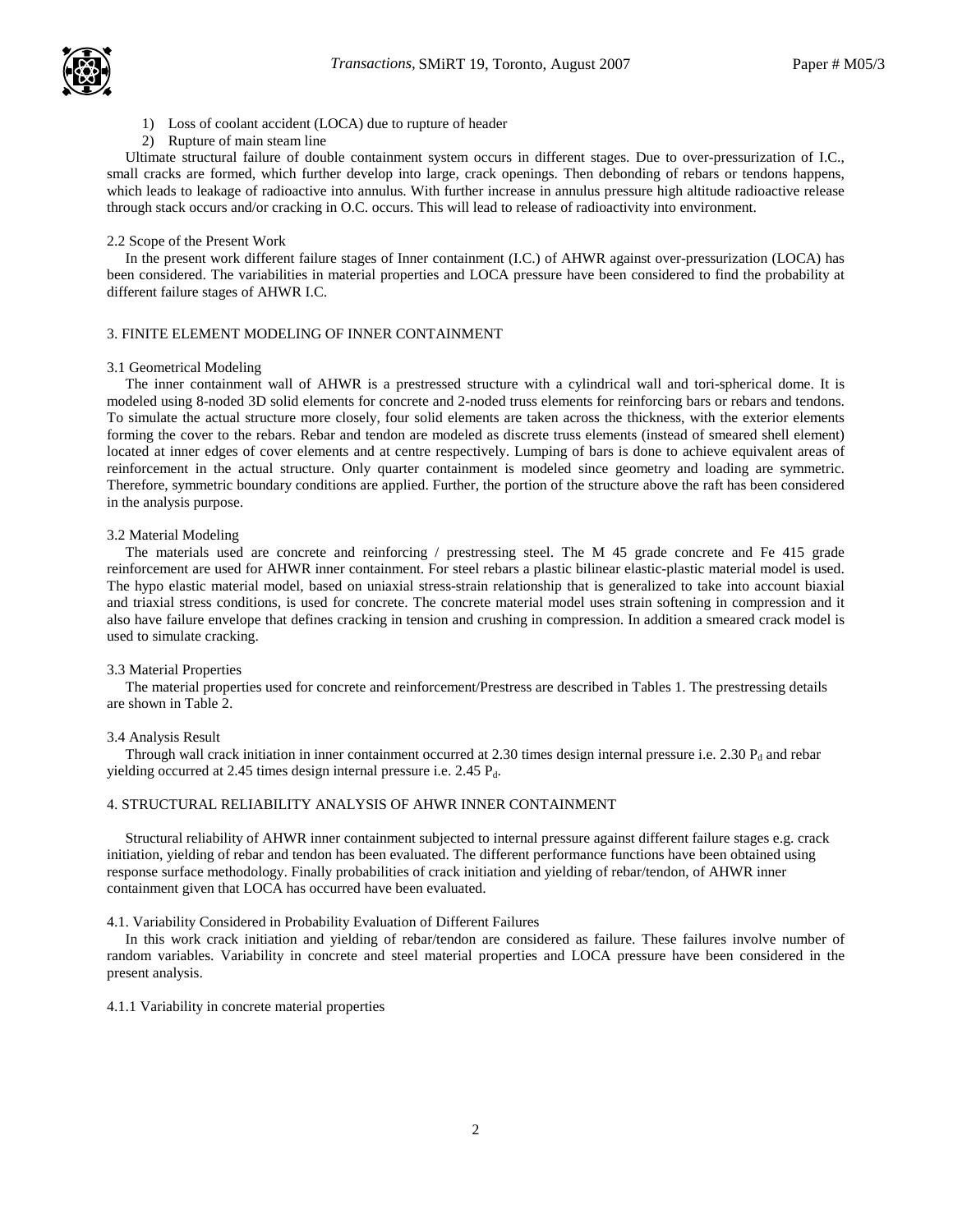Table 1: Material properties used for concrete and reinforcement/Prestress

| Concrete:                                                               |                       | Reinforcing Steel:                  |                                       |
|-------------------------------------------------------------------------|-----------------------|-------------------------------------|---------------------------------------|
|                                                                         |                       | Young's Modulus of                  | $2.1 \times 10^{11}$ N/m <sup>2</sup> |
| <b>Grade of Concrete</b>                                                | M 45                  | Elasticity                          |                                       |
| Mean value of compressive strength<br>(cube)                            | 57.15 MP <sub>a</sub> | Density                             | 7850 kg/m <sup>3</sup>                |
| Ratio of cylinder to cube<br>compressive strength                       | 0.8                   | Strain hardening<br>modulus         | $2.1 \times 10^{9}$ N/m <sup>2</sup>  |
| Mean value of compressive strength<br>(cylinder) $f_c$                  | 45.72 MP <sub>a</sub> | <b>Yield Stress</b>                 | $415\times10^{6}$ N/m <sup>2</sup>    |
| Characteristic strength (cube) $f_{ck}$                                 | 45 MP <sub>a</sub>    | Prestressing Steel:                 |                                       |
| Poisson ratio                                                           | 0.2                   | Prestressing System                 | 27 K13                                |
| Density                                                                 | $2500 \text{ kg/m}^3$ | $C/s$ area of prestressing<br>cable | $3583.8\times10^{-6}$ m <sup>2</sup>  |
| Modulus of Elasticity<br>21500 $(f_c'/10)^{1/3}$                        | 35684 MPa             | Young's Modulus of<br>Elasticity    | $2.1 \times 10^{11}$ N/m <sup>2</sup> |
| Maximum compressive stress                                              | 45.72 MPa             | Strain hardening<br>modulus         | $2.1 \times 10^9$ N/m <sup>2</sup>    |
| Strain corresponding to maximum<br>compressive stress                   | 0.002                 | <b>Ultimate Tensile Stress</b>      | $1950\times10^6$ N/m <sup>2</sup>     |
| Ultimate compressive strain                                             | 0.0035                | <b>Yield Stress</b>                 | $1560\times10^{6}$ N/m <sup>2</sup>   |
| Ultimate compressive stress                                             | $28 \text{ MP}_3$     | Rebar detailing:<br>Hoop            | Meridional<br>direction<br>direction  |
| Maximum tensile stress<br>1.4 $((f_c^{\prime} - 8)/10)^{2/3}$           | 3.39 $MP_a$           | Cylindrical wall                    | $25@25$ <sup>®</sup><br>25@250 $Q$    |
| Tension stiffening parameter <b>k</b><br>$(0.002/\varepsilon_{\rm ct})$ | 21.03753              | Dome                                | 20@200Q<br>20@200                     |
|                                                                         |                       |                                     |                                       |

| Table 2: Pre-stressing steel detailing:                |                  |                                  |                                 |  |  |
|--------------------------------------------------------|------------------|----------------------------------|---------------------------------|--|--|
| No. of Hoop cables                                     | 105              | No. of Dome cables               | $120(60)$ in each<br>direction) |  |  |
| Spacing of Hoop cables                                 | 550 mm           | Initial strain in Hoop cable     | $4.56x10^{-3}$                  |  |  |
| No. of Vertical cables                                 | 390              | Initial strain in Vertical cable | $5.07 \times 10^{-3}$           |  |  |
| Spacing of Vertical cables                             | $400 \text{ mm}$ | Initial strain in Dome cable     | $4.8x10^{-3}$                   |  |  |
| Average pre-stressing force in cables after all losses |                  |                                  |                                 |  |  |
| Hoop cables                                            | 351.10 T         |                                  |                                 |  |  |
| Meridional or vertical cables                          | 390.67 T         |                                  |                                 |  |  |
| Dome cables                                            | 370.01 T         |                                  |                                 |  |  |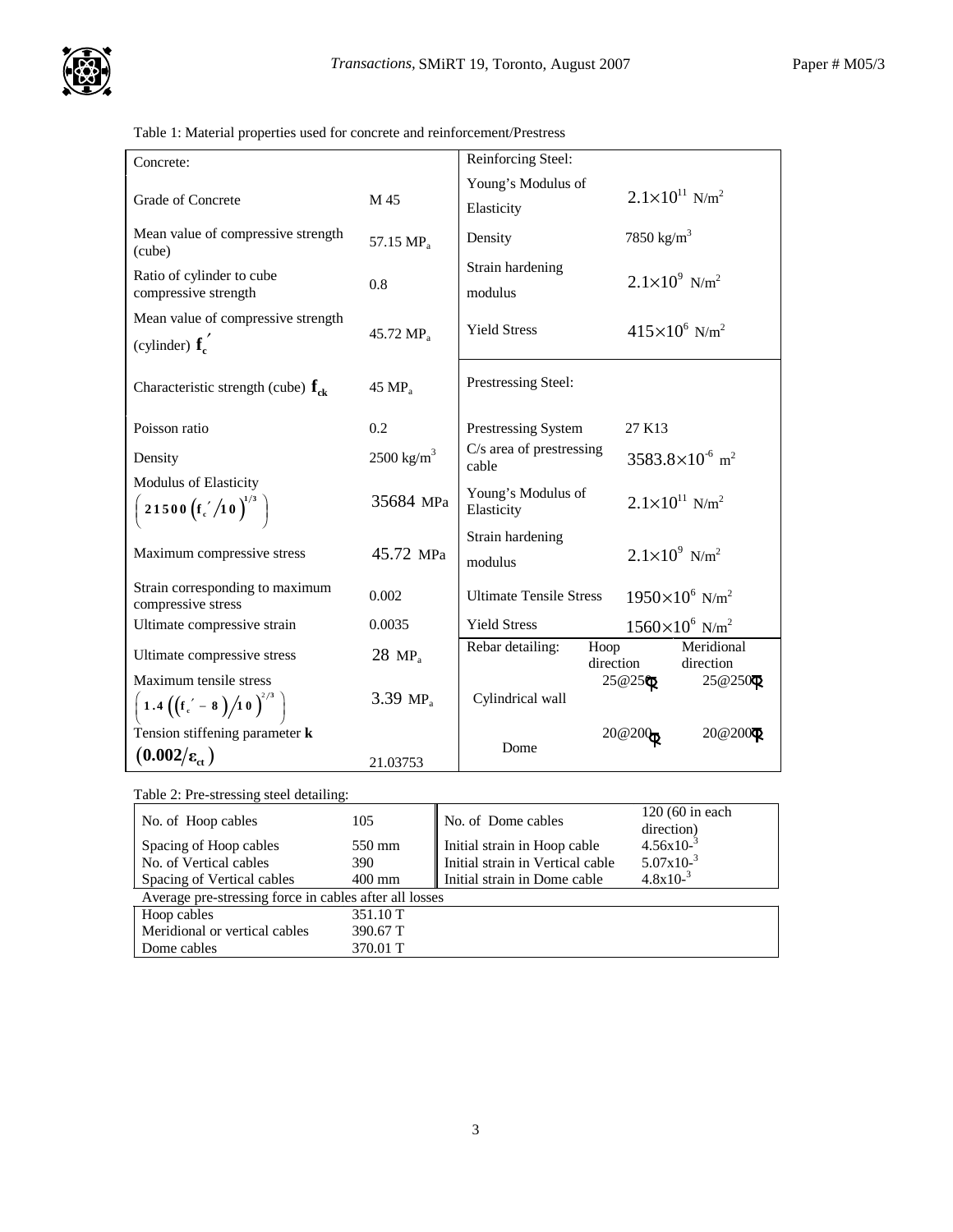The variability in the material properties of concrete occurs in spite of quality control during construction. The compressive . strength of concrete is reported to follow lognormal distribution with coefficient of variation of 0.14 (refs [2, 3]). The other material properties are related with compressive strength e.g. tensile strength  $f_{ct}$  may be taken as  $(1.4((f_c - 8)/10)^{2/3})$ **1** .4  $\left( \left( \frac{\mathbf{f}}{\mathbf{f}_c} - \mathbf{8} \right) \right)$  1 0  $\right)^{2/3}$ 

[4] and initial tangent modulus may be taken as 
$$
\left(21500 \left(\frac{1}{21500}\right)^{1/3}\right)
$$
 [4].

## 4.1.2 Variability in LOCA over-pressurization

LOCA pressure is assumed to be log-normally distributed. The mean value of LOCA pressure was taken as design pressure i.e.1.85 N/mm<sup>2</sup>. The coefficient of variation is assumed to be 0.2. [5]

4.1.3 Variability in rebar material properties

Yield strength and strain hardening modulus of rebar is taken to be log-normally distributed with 10% standard deviation.

#### 4.1.4 Variability in tendon material properties

Yield strength and strain hardening modulus of tendon is taken to be log-normally distributed with 5% standard deviation.

#### 4.2 Structural Reliability Evaluation

 AHWR inner containment has been analyzed against internal pressure. From deterministic analysis of inner containment wall it was concluded that the cylindrical wall, dome and regions of discontinuities are critical failure locations. In this paper crack initiation and yielding of rebar/tendon at cylindrical wall only has been considered. Since explicit equations were not available to directly formulate the limit state failure surfaces or performance functions, response surface method was used. The performance function sets the dividing surface between the safe domain and failure domain (of the form of R-S, where R is resistance / capacity and S is load / demand). If capacity of member is less than demand then the failure will take place. Thus  $R \leq S$  represents failure domain.

#### 4.2.1 Response surface method

 Quite often the structural capacity of complex structures and the demand cannot be easily defined by explicit formula and therefore failure surfaces can not be defined easily, for which failure surfaces may not be directly available. The present case of AHWR inner containment falls in that category. For such cases it is required to construct approximate performance function.

 Response surface method is one such technique. Response surface methodology (RSM) is a set of techniques that encompasses:

- 1. Setting up (or designing) a series of experiments that will yield adequate and reliable measurements of the response of interest. For the present case experiment implies numerical experiments. Sets of finite element (FE) analyses were done to generate the response surface.
- 2. Determining a mathematical model that best fits the data collected from the design chosen in (1), by conducting appropriate tests of hypotheses concerning the model' s parameters.
- 3. Determining the optimal settings of the experimental factors that produce the maximum (or minimum) value of the response.

 Response surface method uses empirical approach and includes the application of regression analysis [6] as well as other techniques in an attempt to gain a better understanding of the characteristics of the response system under study. If  $X_1, X_2, \ldots, X_k$  are input variables then true response function is continuous function of  $X_i$  and given by Eq. (1).

$$
\eta = \phi(X_1, X_2, \dots, X_k) \tag{1}
$$

The general form of a second order quadratic model with k input variables  $X_1, X_2, ..., X_k$  is given by Eq. (2) where Y is an observable response variable and  $a_0, b_1, ..., b_k$  are unknown parameters, and  $\varepsilon$  is a random error term.

$$
Y = a_0 + \sum_{i=1}^{k} b_i X_i + \sum_{i=1}^{k} c_i X_i^2 + \varepsilon
$$
 (2)

4.2.2 First Order Reliability Method (FORM)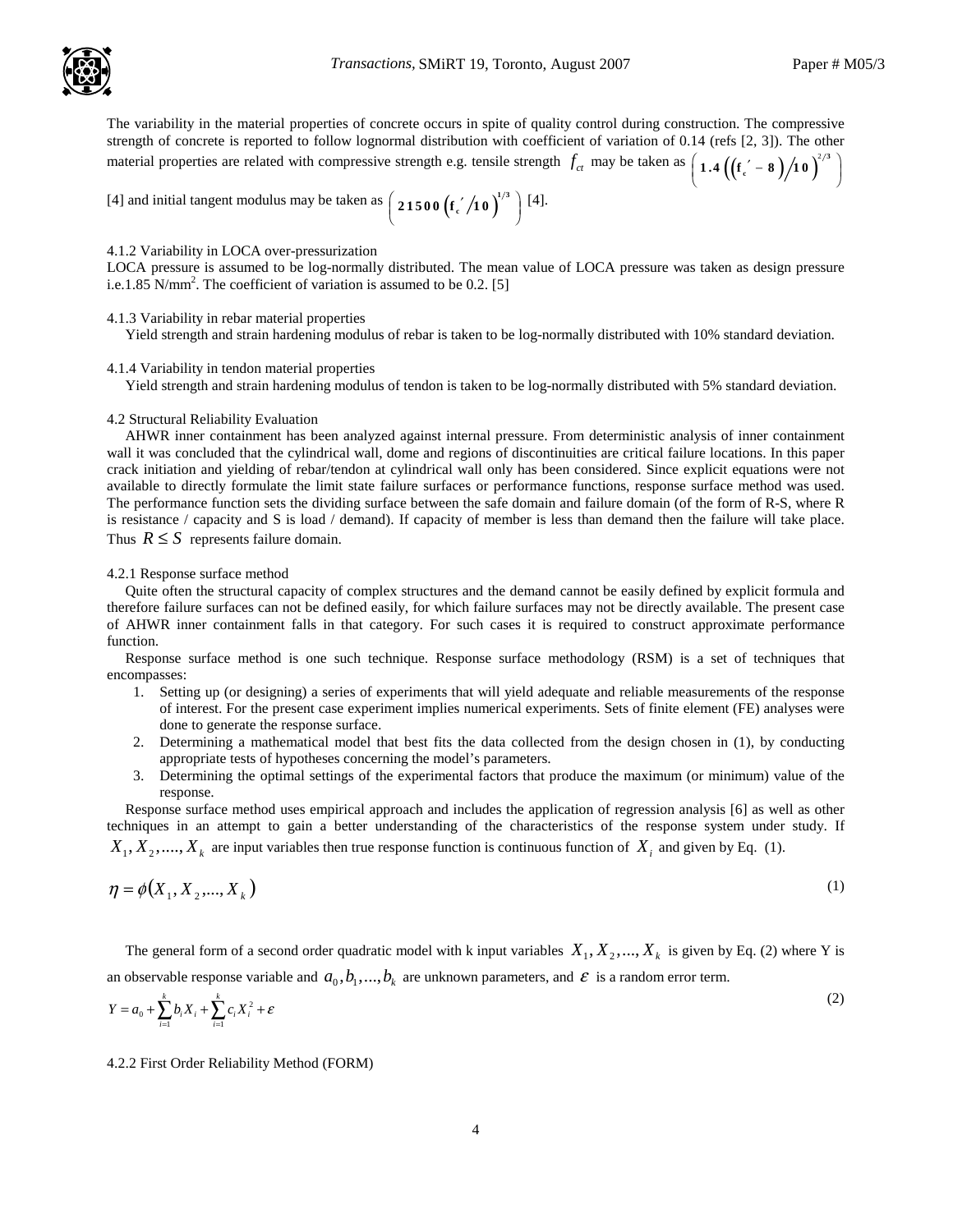First order reliability method (FORM) is used for finding probability of failure of components. FORM is based on the First Order Second Moment (FOSM) and Advanced First Order Second Moment (AFOSM) methods and applicable for normal as well as non-normal variables. The basic approach is to approximate the failure surface (expressed in standard normal variables) by a tangent plane at Maximum Probable Point (MPP), which is the first order approximation of Taylor' s series about MPP. The algorithms for FORM [8] locate the design point on the failure surface (MPP), which is nearest to the origin in the standard normal space. This yields the reliability index  $(β)$ . The probability of failure for a given failure surface is then equal to  $P_f = \Phi(-\beta)$ , where  $\Phi(u)$  is standard normal cumulative distribution function.

#### 4.2.3 Structural reliability of crack initiation

 Structural reliability evaluation of AHWR inner containment subjected to internal pressure against crack initiation has been done. From deterministic analysis it can be easily concluded that crack initiation occurred at cylindrical wall. Therefore in this paper probability of crack initiation, given that LOCA has occurred, against over-pressurization is obtained only at cylindrical wall. The performance function has been obtained using response surface methodology. Six random variables i.e. compressive strength of concrete  $(f'_c)$ , yield strength of rebar  $(f''_s)$ , strain hardening modulus of rebar  $(E^R_{sh})$ , yield strength of tendon $(f_{y}^{T})$ , strain hardening modulus of tendon $(E_{sh}^{T})$  and LOCA pressure (p) have been considered. Hoop stress (critical tensile stress under internal pressure) has been assumed to be response variable. The performance function for crack initiation at cylindrical wall has been obtained (/eq. (3)).

$$
\mathbf{f}_{h} = -5.60 + 22.96p + 3.01 \times 10^{6} \mathbf{f}_{y}^{R} + 7.14 \times 10^{4} \mathbf{f}_{c}^{'} + 0.525p^{2} - 3.23 \times 10^{6} (\mathbf{f}_{c}^{'} )^{2}
$$
\n(3)

From equation (3) a plot between hoop stress  $(f<sub>h</sub>)$  and pressure (p) it can be seen that critical tensile stress (hoop stress) is linear function of pressure only as expected for crack initiation. The performance function for this problem can be given by Eq. (4).

$$
\mathbf{g} = 1.4 \left( \left( \mathbf{f}_c' - 8 \right) / 10 \right)^{2/3} - \mathbf{f}_h \tag{4}
$$

 Now First Order Reliability Method (FORM) is applied to evaluate probability of crack initiation at cylindrical wall against over-pressurization. Mean LOCA pressure was varied from  $P_d$  to 3.5 $P_d$ , where  $P_d$  is design pressure of AHWR i.e. 0.185 MP<sup>a</sup> . Probability of crack initiation at cylindrical wall was plotted against mean LOCA pressure (Fig. 1). Probability of crack initiation at cylindrical wall increases as mean pressure increases.

#### 4.2.4 Structural reliability of Yielding of rebar

 Structural reliability evaluation of AHWR inner containment subjected to internal pressure against yielding of rebar has been done. One of the critical elements at cylindrical wall was chosen for the analysis. Plastic strain in rebar is function of compressive strength of concrete, yield strength of rebar and tendon, strain hardening modulus of rebar and tendon and LOCA pressure. This function is established using response surface methodology. Plastic strain in rebar exceeding specified range from 0% to 5.0% is considered to be limit state function for further reliability analysis. Six random variables i.e.

compressive strength of concrete $(f_c^{\;\prime})$ , yield strength of rebar $(f_y^{\,R})$ , strain hardening modulus of rebar  $\left(E_{\scriptscriptstyle sh}^{\,R}\right)$ , yield strength of tendon $(f_{y}^{T})$ , strain hardening modulus of tendon $(E_{sh}^{T})$  and LOCA pressure (p) have been considered. Plastic

strain in rebar has been assumed to be response variable. The response surface for plastic strain in rebar is obtained (Eq. (5)).

$$
\varepsilon_{\rm p}^{\rm R} = 29.69 \cdot 152.94 \text{p} - 0.00215 \text{f}_{\rm y}^{\rm R} + 0.00141 \text{f}_{\rm c}^2 + 4.51 \times 10^5 \text{f}_{\rm y}^{\rm T} - 8.58 \times 10^6 E_{\rm Sh}^{\rm R} + 5.34 \times 10^5 E_{\rm Sh}^{\rm T} + 197.92 p^2 + 1.79 \times 10^6 \left(\text{f}_{\rm y}^{\rm R}\right)^2 - 2.74 \times 10^5 \left(\text{f}_{\rm c}^{\rm T}\right)^2 - 1.47 \times 10^8 \left(\text{f}_{\rm y}^{\rm T}\right)^2 + 1.89 \times 10^9 \left(E_{\rm Sh}^{\rm R}\right)^2 - 1.30 \times 10^8 \left(E_{\rm Sh}^{\rm T}\right)^2
$$
\n(5)

 Now First order Reliability Method (FORM) is applied for any given limiting value of rebar plastic strain (in %). Thus performance function for this problem can be given by Eq. (6).

 $g = \varepsilon_{p,\text{lim}} - \varepsilon_p$  (6)

Where  $\epsilon_{p,\text{lim}}$  varies from 0% to 5% and  $\epsilon_p$  is given by Eq. (5).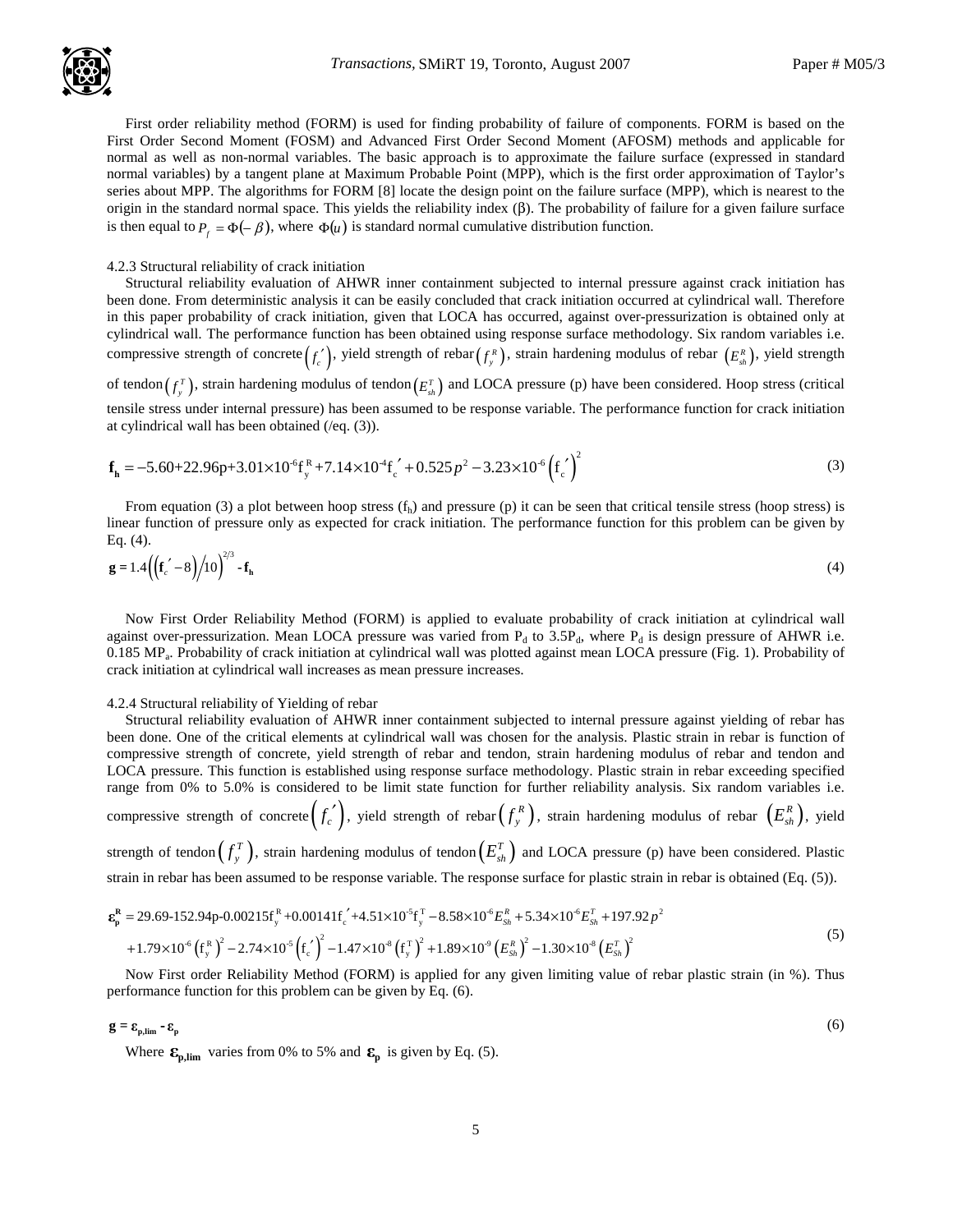Probability of plastic strain in rebar exceeding limiting value of 0% to 5% has been obtained. This is plotted in fig. 2.

4.2.5 Structural reliability of Yielding of tendon

 Structural reliability evaluation of AHWR inner containment subjected to internal pressure against yielding of tendon has been done. One of the critical elements at cylindrical wall was chosen for the analysis. Plastic strain in tendon is function of compressive strength of concrete; yield strength of rebar and tendon, strain-hardening modulus of rebar and tendon and LOCA pressure. This function is established using response surface methodology. Plastic strain in tendon exceeding specified range from 0% to 5.0% is considered to be limit state function for further reliability analysis. Six random variables i.e. compressive strength of concrete $(f_c^{\;\prime})$ , yield strength of rebar $(f_y^{\,R})$ , strain hardening modulus of rebar  $\left(E_{\scriptscriptstyle sh}^{\,R}\right)$ , yield strength of tendon $(f^T_y)$ , strain hardening modulus of tendon $\left(E^T_{sh}\right)$  and LOCA pressure (p) have been considered. Plastic strain in tendon has been assumed to be response variable. The response surfaces for plastic strain in tendon is obtained (Eq. (7)).

$$
\varepsilon_{\rm p}^{\rm T} = 173.04-563.01 \text{p} - 0.00424 \text{f}_{\rm y}^{\rm R} - 0.00154 \text{f}_{\rm c}^{\rm T} - 0.059 \text{f}_{\rm y}^{\rm T} + 5.85 \times 10^5 E_{\rm sh}^{\rm R} + 6.36 \times 10^4 E_{\rm sh}^{\rm T} + 632.86 \text{p}^2 + 3.93 \times 10^6 \left(\text{f}_{\rm y}^{\rm R}\right)^2 + 3.70 \times 10^6 \left(\text{f}_{\rm c}^{\rm T}\right)^2 + 1.82 \times 10^5 \left(\text{f}_{\rm y}^{\rm T}\right)^2 - 1.49 \times 10^8 \left(E_{\rm sh}^{\rm R}\right)^2 - 1.53 \times 10^7 \left(E_{\rm sh}^{\rm T}\right)^2 \tag{7}
$$

 Now First order Reliability Method (FORM) is applied for given limiting value of tendon plastic strain (in %). Thus performance function for this problem can be given by Eq. (8).

$$
\mathbf{g} = \mathbf{\varepsilon}_{\text{p,lim}} - \mathbf{\varepsilon}_{\text{p}} \tag{8}
$$

# Where  $\epsilon_{p,lim}$  varies from 0% to 5% and  $\epsilon_p$  is given by Eq. (7).

 Probability of plastic strain in tendon exceeding limiting value of 0% to 5% has been obtained. Limiting plastic strain in tendon has been plotted against probability of failure in Fig. 2. It is observed that the probability of exceeding any given strain is same for rebars and tendons.

### 5. RESULTS AND DISCUSSION

 Structural reliability of AHWR inner containment under over-pressurization against different failure stages i.e. crack initiation, yielding of rebar and tendon has been carried out considering variability in material properties of concrete and steel, and LOCA pressure. Response surface methodology is used to formulate limit state functions for different failure stages. First Order Reliability Method (FORM) is applied to evaluate probability at different failure stages.

Probability of crack initiation at cylindrical wall against over-pressurization is evaluated. Mean LOCA pressure was



Figure 1: Probability of Crack Initiation at Cylindrical Wall against Pressure